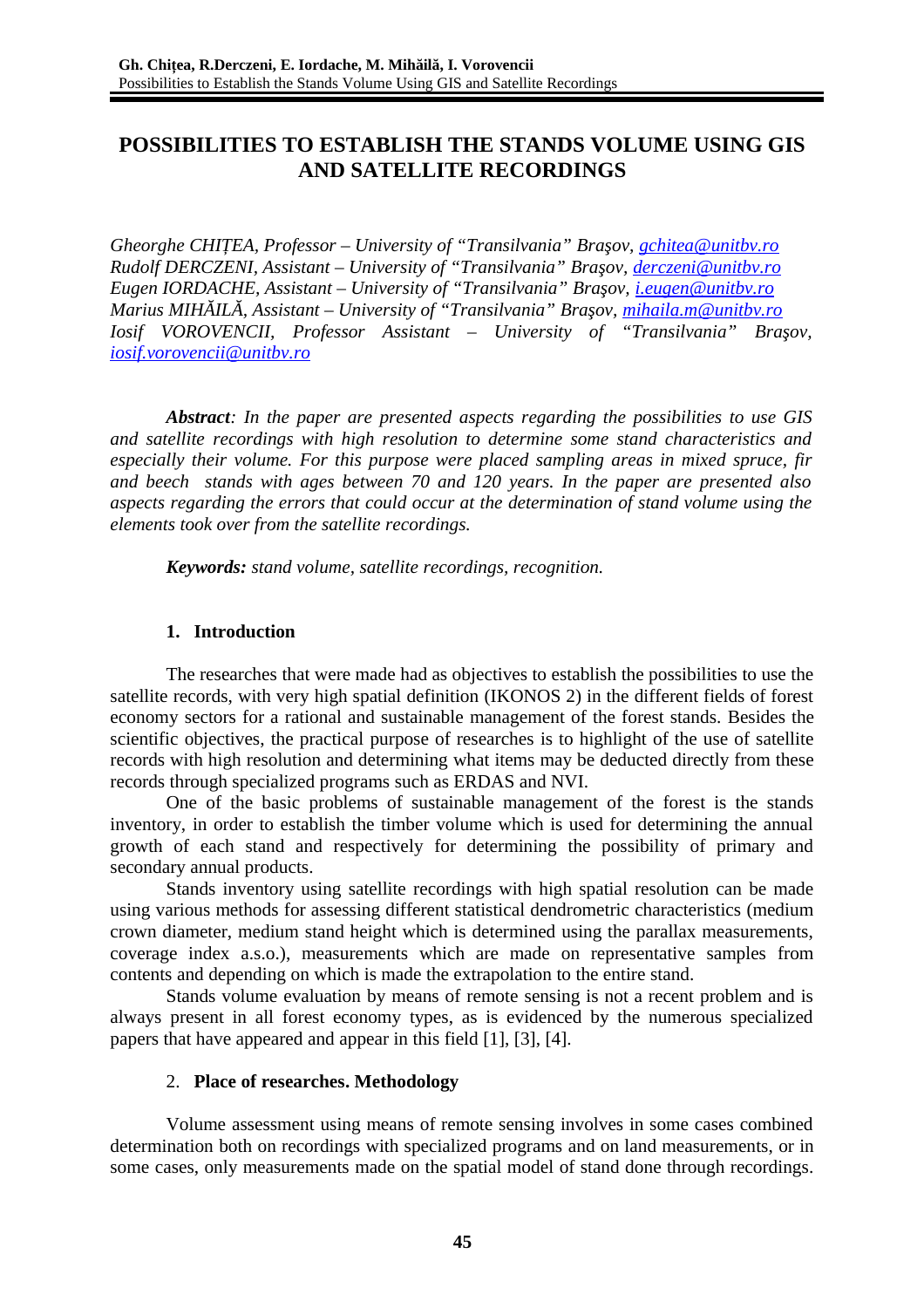In both cases are required tests by sampling works in the studied stands. In this way are confirmed the results of determinations [2].

Of course, using a combined method or a pure remote sensing method is conditioned primarily by the degree of precision what is expected to be touched by these evaluations, the homogeneity of the stands, the quality of the available records, the means with which the determinations are made or the effective of effort.

In order to evaluate the stands volume using satellite records, it has been working during the following stages, differentiated after cases, as follows:

- grouping stands in homogeneous areas with low variability in horizontal and vertical structure of elements that have been taken into account in determining the volume, the number of sample surfaces and the number of specimens of each sample surface, so it will be met the condition of statistical assurance for a specific tolerance or a level of precision that should be achieved; the operation has been done in good conditions because viewing satellite record using specialized remote sensing programs offer information regarding the structure and the condition of stand that have been studied;
- determining the dendrometric factors that underlying inventory processes of stands. From these structural elements, some or all can be measured directly from satellite recording (singular record or in stereo mode) using the component menus of software such as: crown diameter, height, number of trees and consistency. Other structural features are derived indirectly based on correlations established both on measurements made on field and on measurements that are made on satellite records. Correlations determined by analysis and statistical tests refer to: diameter measured at 1.3 m, coefficient of form, age class, production class, origin, species, composition, etc.
- calculation of stand volume on sampling surfaces on basis of elements took over from the record and extrapolate the values throughout the entire stand;
- spot checks carried out on the ground, after which you can make comparisons between values obtained using satellite records with high spatial resolution and the results obtained using classical methods.

All methods for determining the stand volume are underlying from the elements that are based on the individual tree volume determining, which is gave by the relationship:

$$
V = \frac{\pi \cdot d^2}{4} \cdot h \cdot f \tag{1}
$$

where:

d – basis diameter at 1.3m;

- h tree height;
- f coefficient of form of the tree.

Based on this relationship, the problem of estimating and defining these dendrometric characteristics occur, depending on measurable or deductible elements from satellite record.

For each area that was taken in the study, in which was follow to determine the volume using satellite records with high spatial resolution, values of coefficient of regression equations were determined based on the concrete situation from the field. For this purpose, were placed on the land sampling areas where the volumes were determined directly - by classic full inventory - in order to obtain the reference values of the volume (V); the values h, n, and i were determined on the same areas on satellite recordings.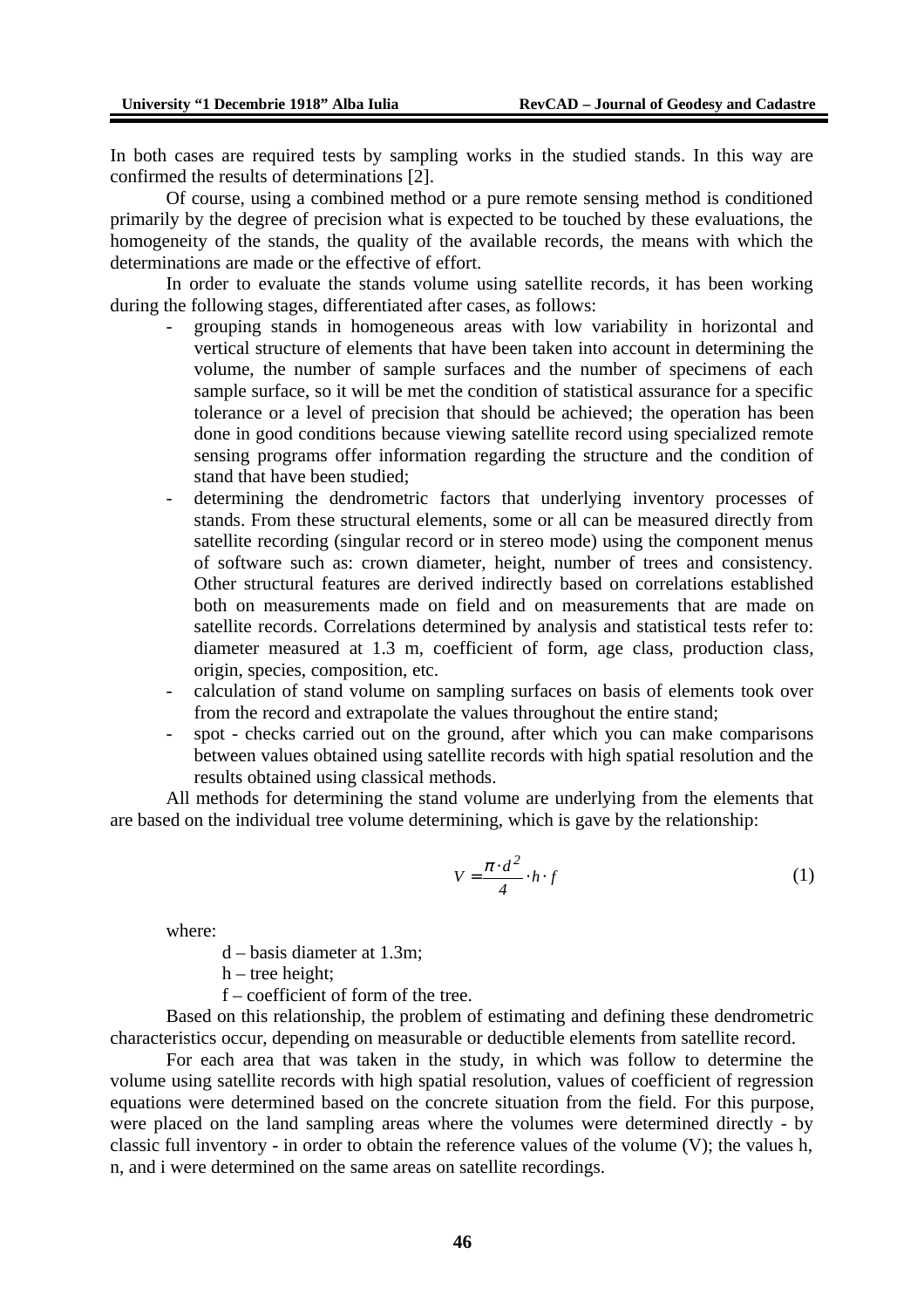In order to achieve a more concrete corresponding between sampling areas located both on land and on satellite recording was done the following:

locating the sample areas on the digital model and positioning the surface in coordinates using the menu "Stereo" in the ERDAS program;



Fig. 1. Sampling area

- locating on the field the position of sampling surfaces according with the coordinates determined with Leika GPS in simple frequency;
- after determining the sampling surface, these areas were survived with the positioning of every tree in that area (ua. 43 - Management Unit No. V "Noua").

### 3. **Results**

Measurements regarding the stand volume performed on satellite recordings with high spatial resolution watched to determine trees height depending on the parallax difference establish using the stereoscopic model, made with the mentioned menu. Also, on the same stereoscopic model, it was established the number of trees per unit area.

Height was calculated according to the following elements:

$$
h = c \cdot \Delta p - \frac{h^2}{H} \tag{2}
$$

where:

c - constant specific of recording;

Δp - parallax difference;

H – height of recording.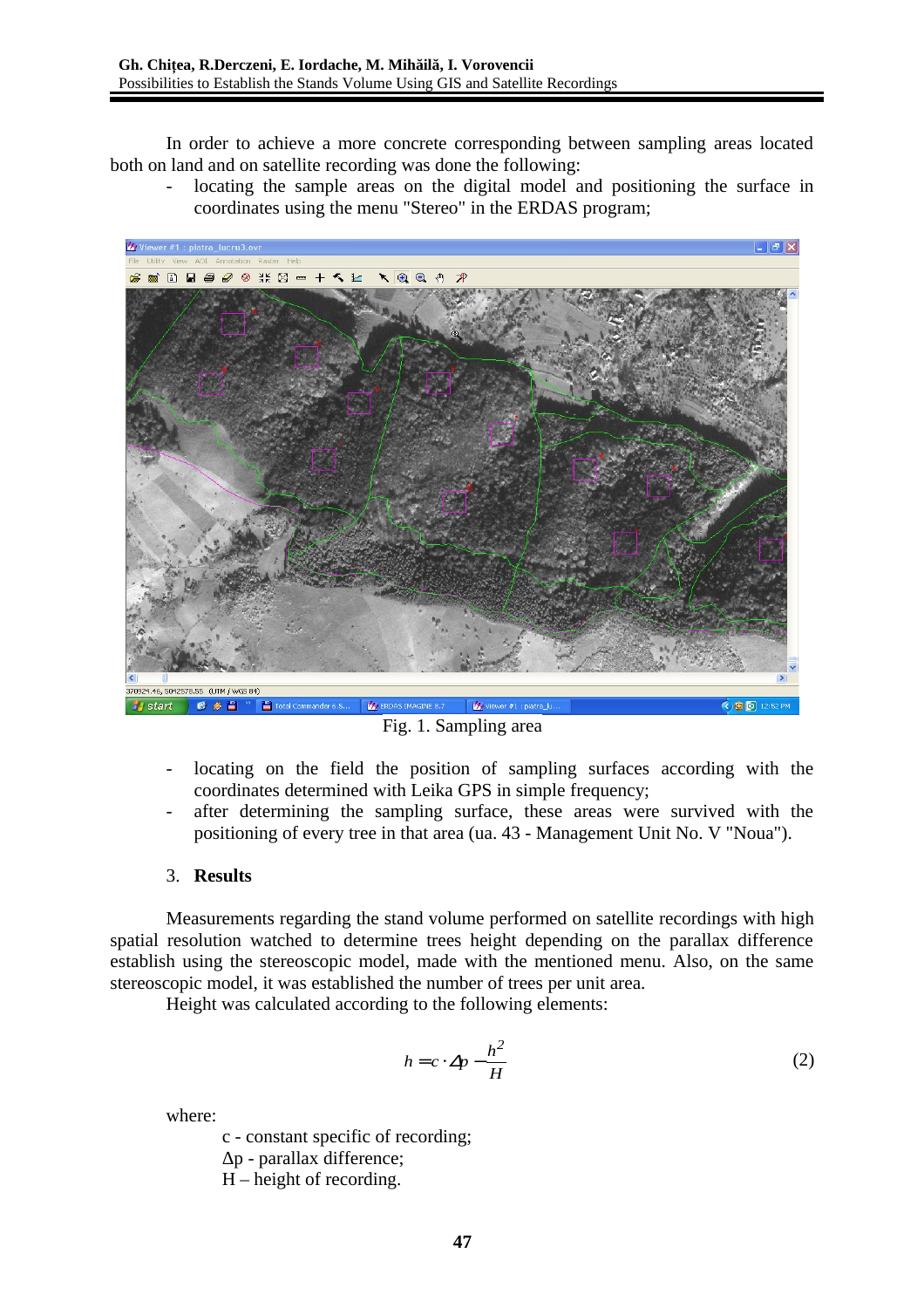In order to determine the volume using satellite record with high spatial resolution, in this particular case we worked with the following relationship:

$$
V = b_0 + b_1 \cdot h + b_2 \cdot n \tag{3}
$$

where:

 $b_0$ ,  $b_1$ ,  $b_2$  - coefficients which define the relationship between measured elements on the spatial model of the record and volume determined on the basis of elements from sampling areas;

h – medium height of stand, value establish on basis of parallax volume;

n – number of trees on unit area establish also on the spatial model (stereoscopic);

V - volume per hectare resulted from the full inventory on field in the sampling areas;

Values used to obtain the unknown coefficients  $b_0$ ,  $b_1$  and  $b_2$  are shown in Table 1.

Table 1. Volume determination on sampling areas on basis of data by conventional measurements and after the data from records.

| Sampling | Surface | Composition         | Number of     | Volume      | $D_m$ | $H_m$ | Values from |           | Differences (record |        |
|----------|---------|---------------------|---------------|-------------|-------|-------|-------------|-----------|---------------------|--------|
| area     | (ha)    |                     | trees/hectare | per         | (cm)  | (m)   | recording   |           | and field)          |        |
|          |         |                     |               | hectare     |       |       | $H_m$       | number of | number of           | $H_m$  |
|          |         |                     |               | $\rm (m^3)$ |       |       | (m)         | trees/ha  | trees/ha            | (m)    |
|          | 1,21    | $9,5Mo+0,4Br+0,1Fa$ | 670           | 765,1       | 33,7  | 30,1  | 30,8        | 530       | $-140$              | $+0.7$ |
|          | 2.22    | 9,7Mo+0,2Br+0,1Fa   | 410           | 661.1       | 40,8  | 31,3  | 31,7        | 338       | $-72$               | $+0.4$ |
|          | 1,11    | 9,0Mo+0,9Br+0,1Fa   | 525           | 852.5       | 44.7  | 32,3  | 33.6        | 454       | $-71$               | $+1,3$ |
|          | 1,63    | 8,9Mo+0,9Br+0,2Fa   | 503           | 934.6       | 46,5  | 33,9  | 34,7        | 496       | $-7$                | $+0.8$ |
|          | L,84    | $9,8Mo+0,2Fa$       | 406           | 678,0       | 30,8  | 31,4  | 32,1        | 362       | $-44$               | $+0,7$ |

The values contained in this table shows that there are systematic differences between values obtained from satellite records and values obtained by conventional determinations (number of trees per unit area is underestimated, and the height is overestimated).

In order to obtain the most probable values of unknown coefficients  $(b_0, b_1, b_2)$  from the regression relationship of the data set and also to test the significance of the correlation between variables and volume, in these relationships was used in the method of least squares using the minimum condition on sum of squares. For this aim, after squaring, derivatives in accordance with the three unknown - variable  $b_0$ ,  $b_1$ ,  $b_2$  were matched with zero, resulting the following values:

 $b_0$  = -1271,06;  $b_1$  = 52,16;  $b_2$  = 0,76.

Recalculating the volumes for verification and control using the coefficients led to the following amounts of volumes:

 $V_1$  = 755,8;  $V_2$  = 650,5;  $V_3$  = 850,03;  $V_4$  = 932,3;  $V_5$  = 690,4.

Following the researches, it was found that when is working with sampling areas smaller than  $2500m^2$ , the results are weaker. However, regarding the volume, outcomes obtained through satellite records can meet the needs of knowledge, in a first evaluation, of the volume stands (Table 2).

The analysis of significance of differences using couples method shows that the differences between the two processes are insignificant for a 5% probability of transgression. Regarding the determination of the stands volume, results that the used relations, namely the relationship between volume, height and number of trees is relatively close (table 2).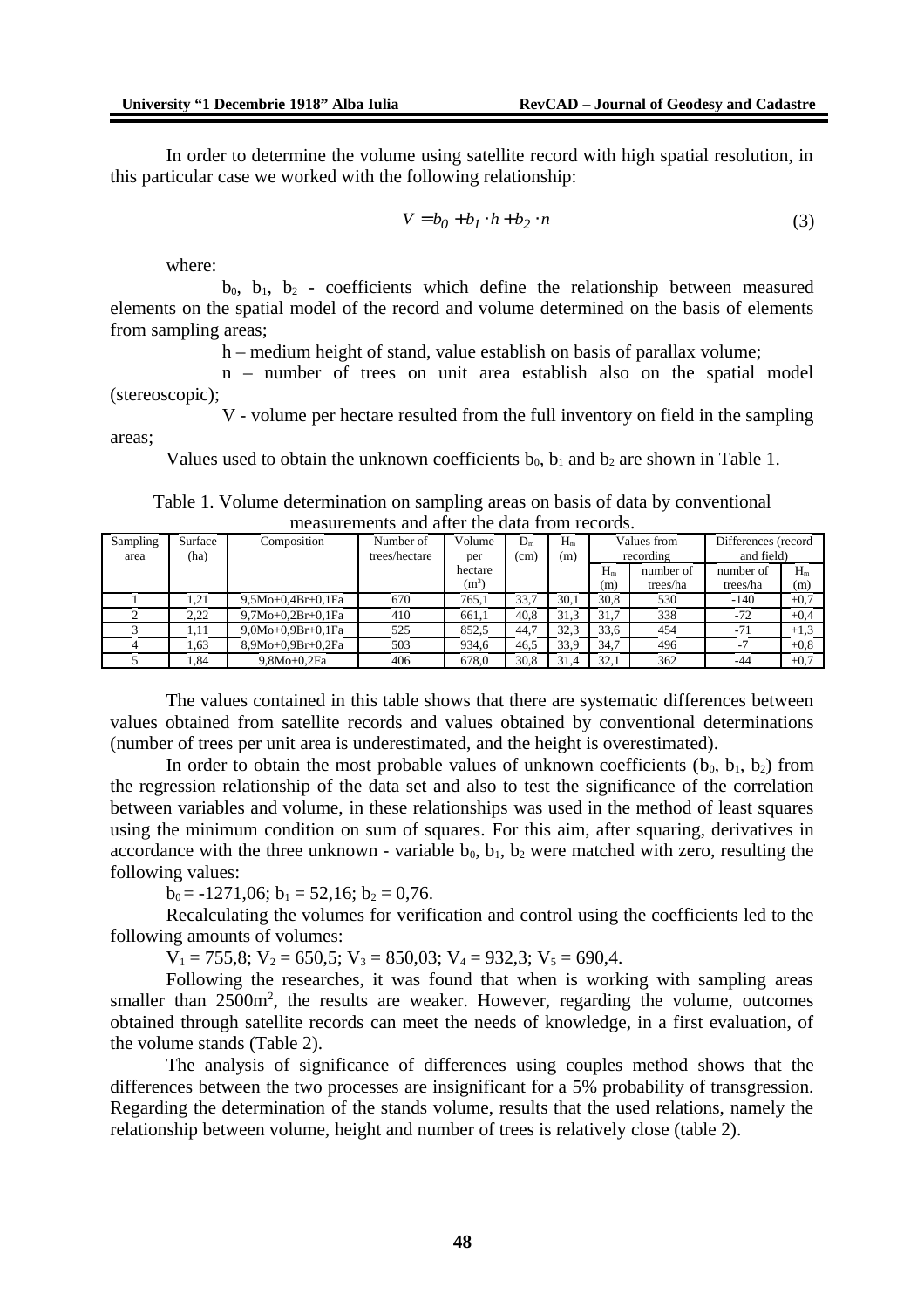The accuracy of results is directly conditional by the accuracy of height measurement and by the accuracy of establishing the number of trees through stereoscopic model of the registrations.

| Sampling<br>Volume per |           | resump are significantee or aniferent<br>Volume per | <b>Differences</b> |          | Significance of |                          |
|------------------------|-----------|-----------------------------------------------------|--------------------|----------|-----------------|--------------------------|
| area                   | hectare   | hectare resulted                                    |                    |          | differences     |                          |
|                        | classical | from regression                                     | Absolute           | Relative | $d^2$           |                          |
|                        | inventory | relationship                                        |                    |          |                 |                          |
|                        | $(m^3)$   | $(m^3)$                                             |                    |          |                 |                          |
|                        | 756,1     | 755,8                                               | $-0,3$             | 99,96    | 0,99            | $\overline{d} = 0,49$    |
| $\overline{2}$         | 661,1     | 650,5                                               | $-1,06$            | 98,4     | 112,3           | $s_d^2 = 66,2025$        |
|                        |           |                                                     |                    |          | 6               |                          |
| 3                      | 852,4     | 850,03                                              | $-1,37$            | 99,72    | 1,876           | $s_d = 8,136$            |
|                        |           |                                                     |                    |          | 9               |                          |
| $\overline{4}$         | 934,6     | 932,3                                               | $-2,3$             | 99,75    | 5,29            | $t_{exp} = 0,677$        |
| 5                      | 678,3     | 690,4                                               | $+12,1$            | 101,78   | 146,4           | $t_{teor} = 2,57$        |
|                        |           |                                                     |                    |          |                 |                          |
|                        | Total     |                                                     | 2,47               |          | 299,0           | $t_{teor}$ $<$ $t_{exp}$ |
|                        |           |                                                     |                    |          | 3               |                          |

Table 2. Testing the significance of differences using the couples method.

Regarding the measurement errors on stereoscopic model of satellite registration using the ERDAS software, respectively the accuracy in determining the volume value per hectare, should be taken into the question the accuracy of trees height measurement and also the precision of counting the trees. Starting from the relationship of spreading of the random errors in indirect measurements, result the following:

$$
e_V = \pm \sqrt{\left(\frac{\partial v}{\partial h} \cdot e_h\right)^2 + \left(\frac{\partial v}{\partial n} \cdot e_n\right)^2} = \sqrt{(52.2 \cdot e_h)^2 + (0.79 \cdot e_n)^2}
$$
(4)

The error  $e_h$  of heights measurement is conditioned by the error of parallaxes measurement ( $\pm$  0.028 mm). This multiplied with constant c, result an error for heights  $e_h$  = 1,56. Thus, result that error for volume varies between 9.7% at 1:8000 scale and 12.5% at 1:10000 scale.

### **4. Conclusions**

It should be noted that setting the volume from satellite records with high spatial precision is a first step in approximating the production found without claiming to achieve the results which are achieved by traditional methods. Usage of such registration can be made for an approximate evaluation of stands volume on large areas and also for a quick estimation.

### **5. References**

*1. Chiţea, Gh., Kiss, A., Vorovenci, I. - Photogrammetry and remote sensing. Publisher University of Braşov, 2003.*